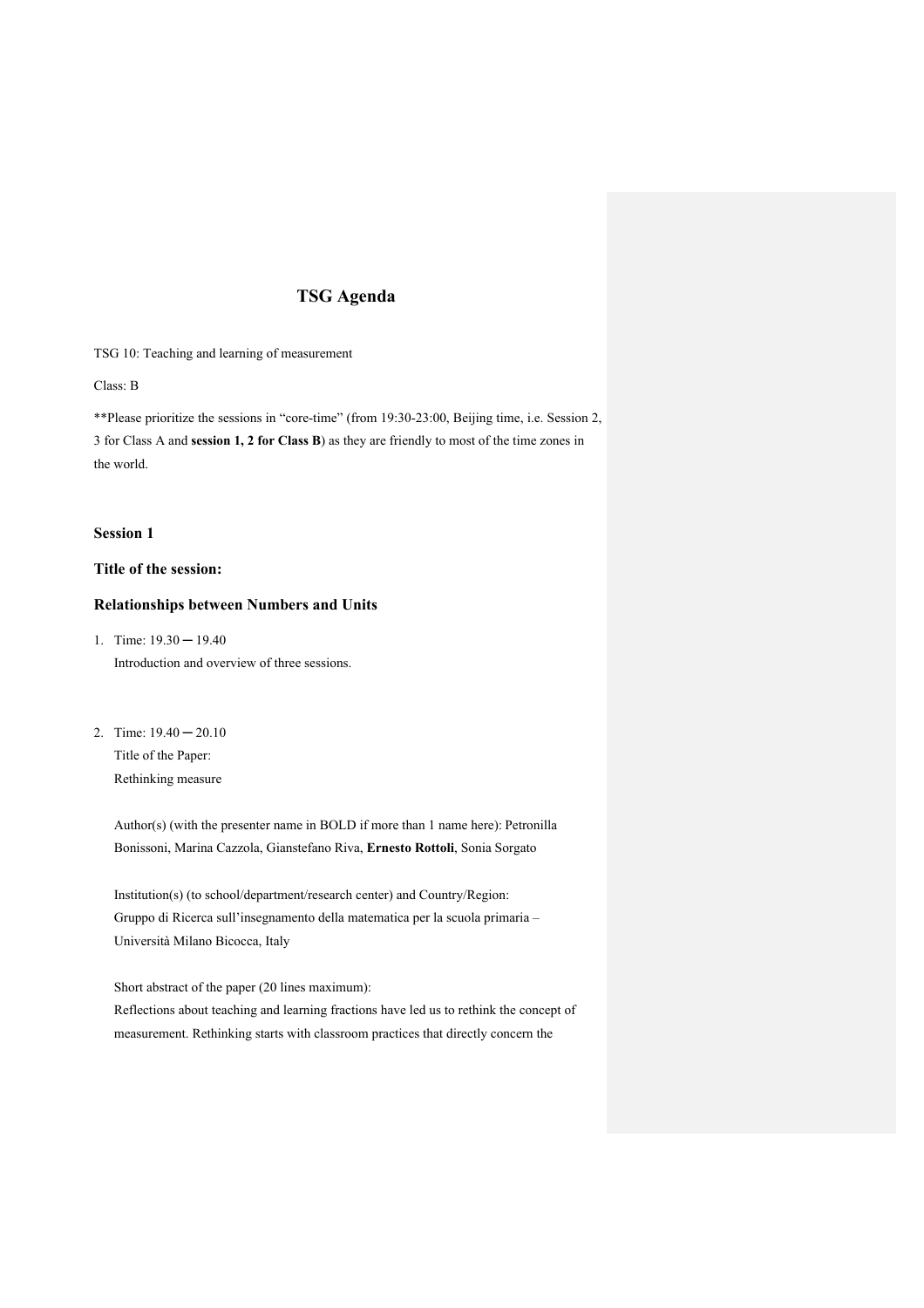comparison between two quantities without "juxtaposing" them; this leads to focusing the attention of children on the "common unit", rather than on "unit of measurement". Our proposal refers directly to the Pythagorean statement "The comparison is a logos"; an act of mathematization that makes the outcome of the measurement a pair of numbers. All this leads to rethinking the concept of measurement, obtaining significant indications of: didactic type, historical-philosophical type, and physical type.

## 3. Time: 20.10─20.30

Title of the Paper:

Can length measurement estimation activities contribute to learners' improvement On number line estimation tasks?

Author(s) (with the presenter name in BOLD if more than 1 name here) Pamela Vale

Institution(s) (to school/department/research center) and Country/Region Rhodes University, South Africa

#### Short abstract of the paper (20 lines maximum):

In this paper I reflect on whether a connection can be made between length measurement estimation and number line estimation, and as such whether length measurement estimation activities can be a vehicle for connecting and linking to the topic of number in this way. I explore the performance of a group of Grade 3 learners in South Africa on a series of number line estimation tasks. These tasks formed part of a pretest administered before the learners participated in the Fraction as Measure instructional sequence. Learners completed a post-test immediately after the design experiment and shifts were evident in their performance on the number line estimation tasks. The expanded provides greater depth, as well as presenting a richer sample and representation of the data than is possible within the length restrictions.

4. Time: 20.30─21.00 Title of the Paper: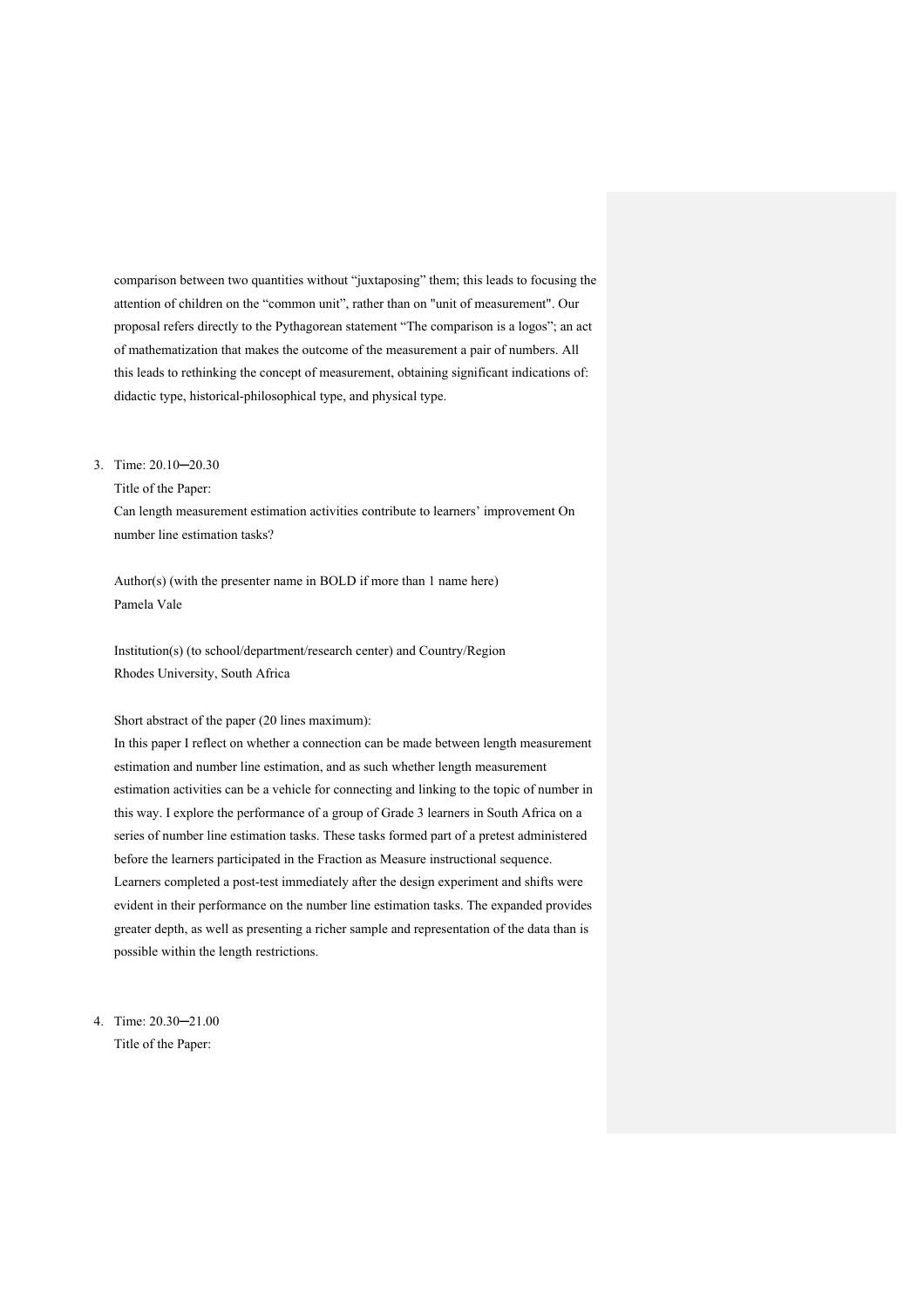Measurement units and numeration units: What reveals the introduction of a "mixed" table in decimals teaching

Author(s) (with the presenter name in BOLD if more than 1 name here) Chambris Christine\*, **Coulange Lalina\*\***, Train Grégory\*\*

Institution(s) (to school/department/research center) and Country/Region \*CY Cergy Paris Université, Université de Paris, Univ Paris Est Creteil, Univ. Lille, UNIROUEN, LDAR, F-95000 Cergy-Pontoise, France, \*\*Lab-E3D – Université de Bordeaux, France

Short abstract of the paper (20 lines maximum):

This paper investigates conditions for fostering relations between 1) metric and numeration units, 2) tasks involving length measurement and numeration (for decimals). The study (grade 4, in France) is based on the analysis of an innovative practice introducing a table mixing numeration units and metric length units. It reveals issues on different kind of multiplicative relations between units.

# **Session 2**

# **Title of the session:**

## **Negotiating Measure and Its Meanings**

5. Time:  $21.30 - 22.00$ Title of the Paper: The role of error in measurement

> Author(s) (with the presenter name in BOLD if more than 1 name here): **Ishan Santra**, Jeenath Rahman

Institution(s) (to school/department/research center) and Country/Region: Homi Bhabha Centre for Science Education, TIFR, Mumbai, India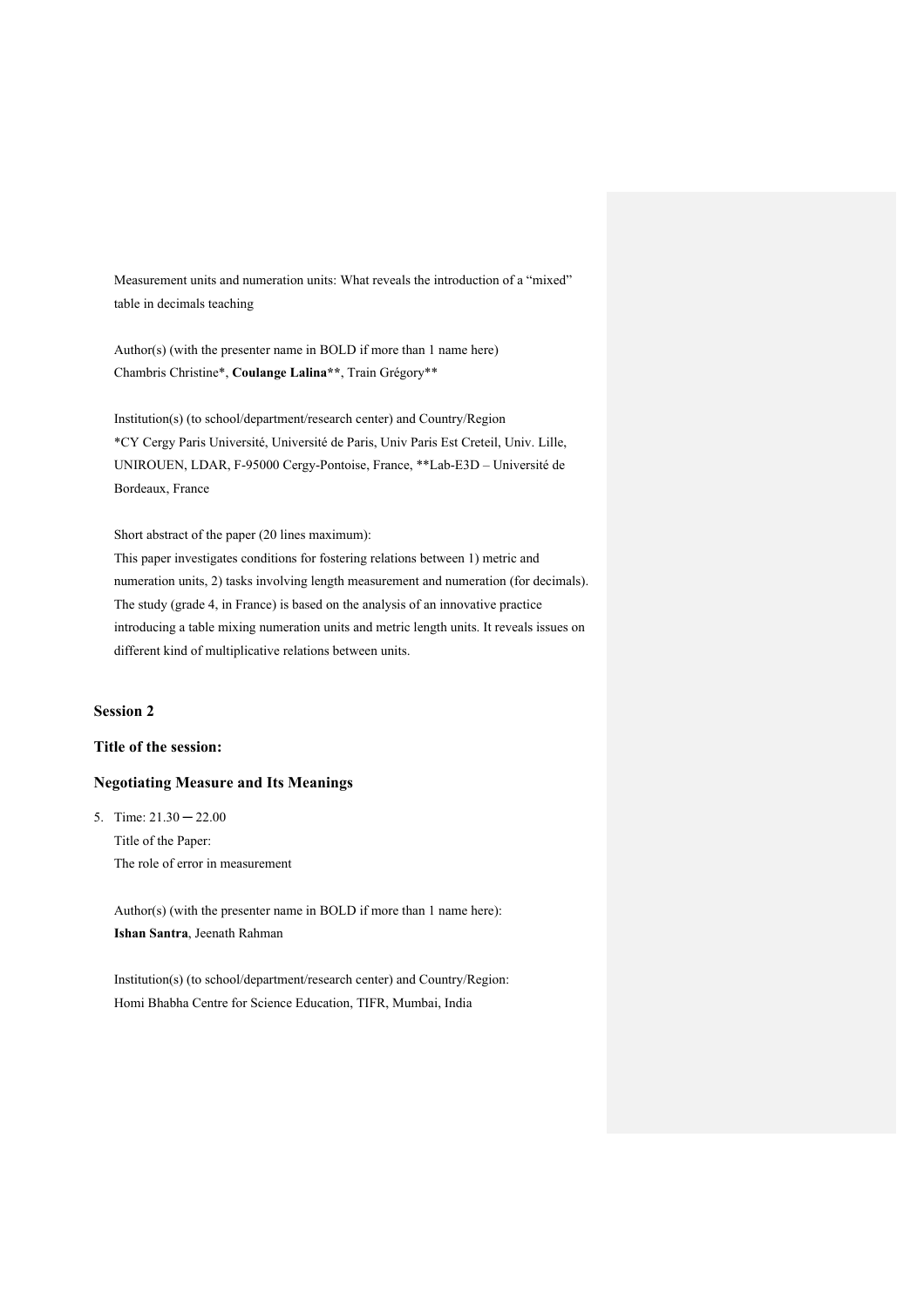#### Short abstract of the paper (20 lines maximum):

The linear scale (or measurement) is very prominently present in our everyday social practices and communication as a way of understanding the world around us. However, such ways of knowing are not made available in the school curriculum. School curriculum mostly turns linear measurement into an individual exercise and reduces the real-life human subjectivity and negotiations in measurement into an "error". However, the same notion of "error" can be used as a resource in learning measurement from the commognitive conflict perspective of Sfard.

## 6. Time: 22.00 ─22.20

## Title of the Paper:

An investigation of teachers' explanatory talk when introducing standard units of measuring length to standard 4 learners in Malawi

Author(s) (with the presenter name in BOLD if more than 1 name here) Liveness Mwale

Institution(s) (to school/department/research center) and Country/Region University of Malawi, Malawi

#### Short abstract of the paper (20 lines maximum):

This study investigated teachers' explanatory talk when introducing units of measuring length, to early grade learners in Malawi. Explanatory talk was regarded as explanations that teachers offer as they elaborate Mathematics in their classrooms. The study used Mathematics Discourse in Instruction (MDI) as its theoretical framework to analyse teachers' talk during lessons. MDI is built on four interacting components; object of learning, exemplification, explanatory talk and learner participation. Data was collected from three teachers using lesson observations and video recording. The teachers were purposively sampled to ensure that they were teaching measuring length during the time of data collection. The data were transcribed and elements of teachers' explanatory talk were analysed. Findings of the study showed that some core mathematical knowledge that could help learners access the concept of standard units of measuring length were omitted in teachers' explanations. These include comparison of lengths, estimation, understanding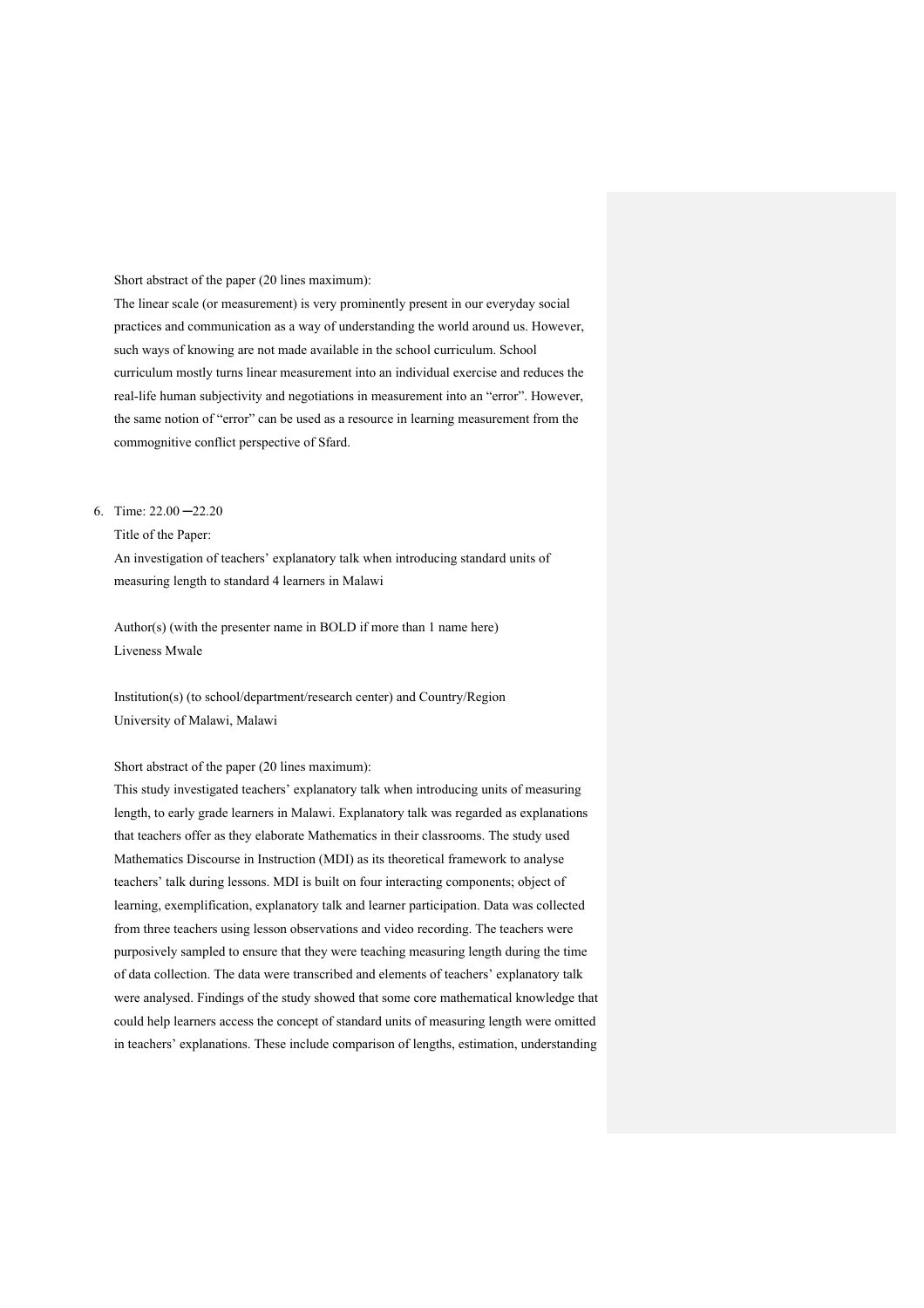the use of tools for measuring length, equivalence and converting from one unit to another.

## 7. Time: 22.20─22.30

Title of the Paper:

Insight into pupils' errors in solving problems involving calendar dates through analysis of knowledge states

Author(s) (with the presenter name in BOLD if more than 1 name here) **\*Phei Ling TAN**, \*\*Liew Kee KOR

Institution(s) (to school/department/research center) and Country/Region \*Methodist Girls' School, Penang, Malaysia, \*\*Universiti Teknologi MARA (UiTM), Kedah, Malaysia

Short abstract of the paper (20 lines maximum):

This paper employed Cognitive Diagnostic Assessment [CDA] to identify pupils' common error based on their knowledge state (KS). Knowledge state is a state of knowledge, specifying the level of mastery for the tested domain. In this study, 18 items which measure the concept of "finding the date after a specific period with a given starting date" were developed based on seven attributes, hierarchically arranged in a cognitive diagnostic model. Using Artificial Neural Network, the test score of 269 primary pupils were analyzed and the common KS is "0000000". Four major errors were identified in this KS, namely a) Performing incorrect operation; b) Regrouping incorrect number of days into a month; c) Including the starting date as one day in the duration; and d) Not expressing the final answer in date format. Based on the pupils' written response and the literature, we deduced further all possible causes of these errors. In return, teachers could carry out remedial activities in instructional planning to help pupils with specific needs in learning the topic.

8. Time: 22.30─23.00 Title of the Paper: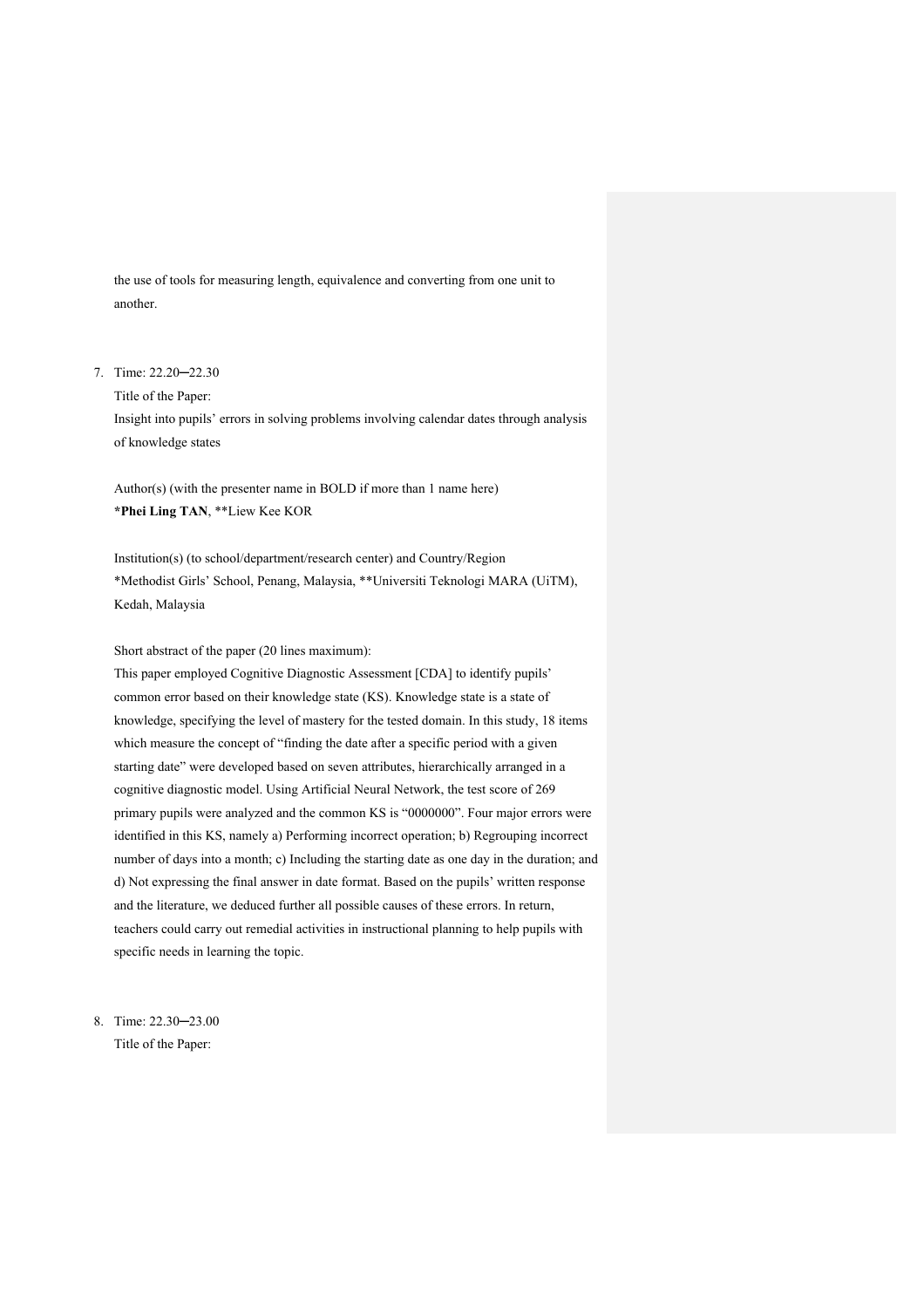Measuring the teacher's arm span: Interpreting a data modeling sequence through an aesthetic lens

Author(s) (with the presenter name in BOLD if more than 1 name here) **Russell Tytler**, Peta White, Joseph Ferguson

Institution(s) (to school/department/research center) and Country/Region Deakin University, Melbourne, Australia

## Short abstract of the paper (20 lines maximum):

There is a growing recognition of the importance of affect and aesthetic aspects of engaging students in learning mathematics and science. This paper reports on a Grade 4 learning sequence focused on foundational constructs of measurement and data modeling. The sequence involved students generating and representing measures of their teacher's arm-span, with a focus on the invention and refinement of data representations. We made use of video of classroom and group discussions, and samples of student work, to explore students' meaning-making practices. Through this analysis we came to understand aesthetics as a fundamental aspect of students' growing understanding, and of teacher's pedagogic practices. We draw on the pragmatist perspectives of Dewey and Peirce to show how students' object of interest shifted from an everyday interest in the arm span and their role in measuring this to an interest in the potentialities of the data set as an exploratory field. We argue that an aesthetic perspective, in which feeling and meaning are intertwined, provides a more powerful way to understand the role of affect in learning than perspectives that separate the emotional from the cognitive.

# **Session 3**

# **Title of the session: Interplay Between Conceptions of Space and Measure/ Fostering Development of Measure through Interdisciplinary Practice**

9. Time:  $14.30 - 14.50$ Title of the Paper: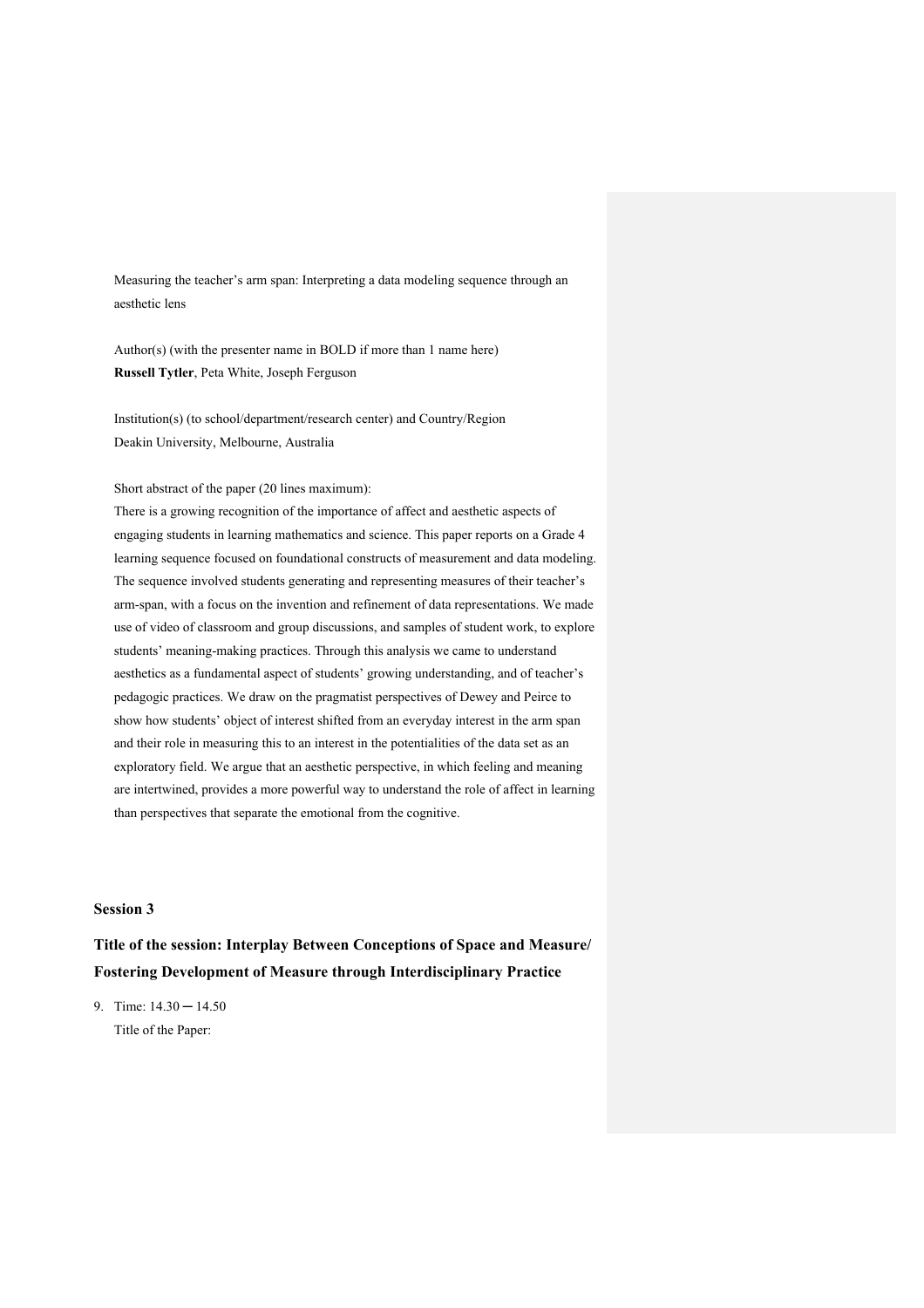The use of geometric construction problems to solve measurement problems at middle school

Author(s) (with the presenter name in BOLD if more than 1 name here) Gbaguidi Ahonankpon Florent

Institution(s) (to school/department/research center) and Country/Region Institut de Mathématiques et de Sciences Physiques, Benin

## Short abstract of the paper (20 lines maximum):

Solving a geometry problem often involves writing a demonstration based on a drawing that is nothing more than a representation of a figure. Faced with the many difficulties that students have in doing mathematics and more particularly geometry problems, we believe that the regular practice of geometric constructions would help to solve geometry problems requiring the representation of a drawing. Furthermore, middle school curricula recommends, among other things, that the pupil be introduced to reasoning as early as possible, that he or she be trained in the formulation of demonstrations, and that geometric activities be an opportunity for him or her to manipulate instruments, draw freehand lines and justify a construction. Quantities and measurements, in their tool dimension, are means on the one hand to solve problems of daily life and on the other hand to link other mathematical subjects such as numbers, operations, algebra, geometry and others. It is for this reason that we have chosen to study the exploitation of geometric construction problems to solve measurement problems in middle school.

10. Time: 14.50 ─ 15.00

Title of the Paper:

Conceiving volume as a multiplication of three quantities: the cases of Stan and Sloane

Author(s) (with the presenter name in BOLD if more than 1 name here) Samet Okumus

Institution(s) (to school/department/research center) and Country/Region Recep Tayyip Erdoğan University, Turkey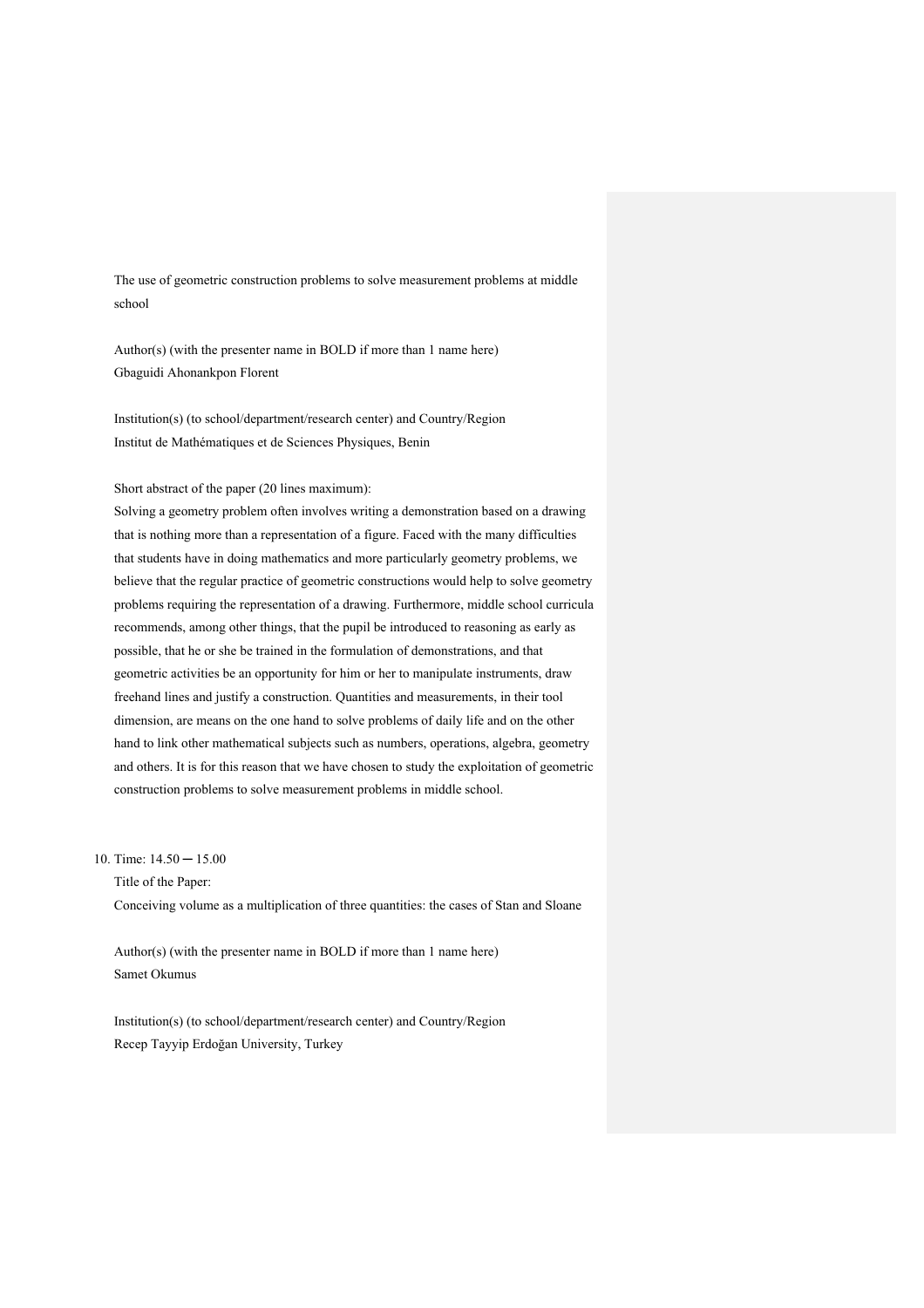Short abstract of the paper (20 lines maximum):

In this study, two middle school students who were engaged in finding the volume of prisms and cylinders described a rule for finding the volume of objects. The results indicated that students recalled some volume and area formulas, and stated the formulas when they were asked to compute the volume of objects. They tried to find three numbers to multiply to find the volume of objects referring to the length \* width \* height formula, which demonstrated they had difficulty understanding the volume of a rectangular prism conceptually. As a result, they conceived the volume formula of three-dimensional objects as a multiplication of three quantities.

## 11. Time: 15.00 ─ 15.10

Title of the Paper:

Articulations between mathematics and physics education: the concept(s) of unit of measurement, from geometry to formulas

Author(s) (with the presenter name in BOLD if more than 1 name here) Charlotte de Varent

Institution(s) (to school/department/research center) and Country/Region LDAR, SPHERE, Université de Paris, France

## Short abstract of the paper (20 lines maximum):

Based on an analysis of fifth grade textbooks, we examine how the area unit of measurement is represented in each register involved. The session we focused on aims at learning the area of the rectangle formula. We wonder about the compatibility of the different conceptions which are associated with the unit of measurement, in linking the geometrical register (paving the rectangle) with the arithmetical and algebraical registers (formulas and their applications). Is the measurement unit associated with a numerical quantity value of measure? Is the standard linked to a surface and an actual idea of measuring by postponing it? An algebraic symbol? An operand inside a multiplication? We specify how some textbooks have taken concrete charge of some of these epistemological difficulties. On the strength of these analyzes, we propose in opening to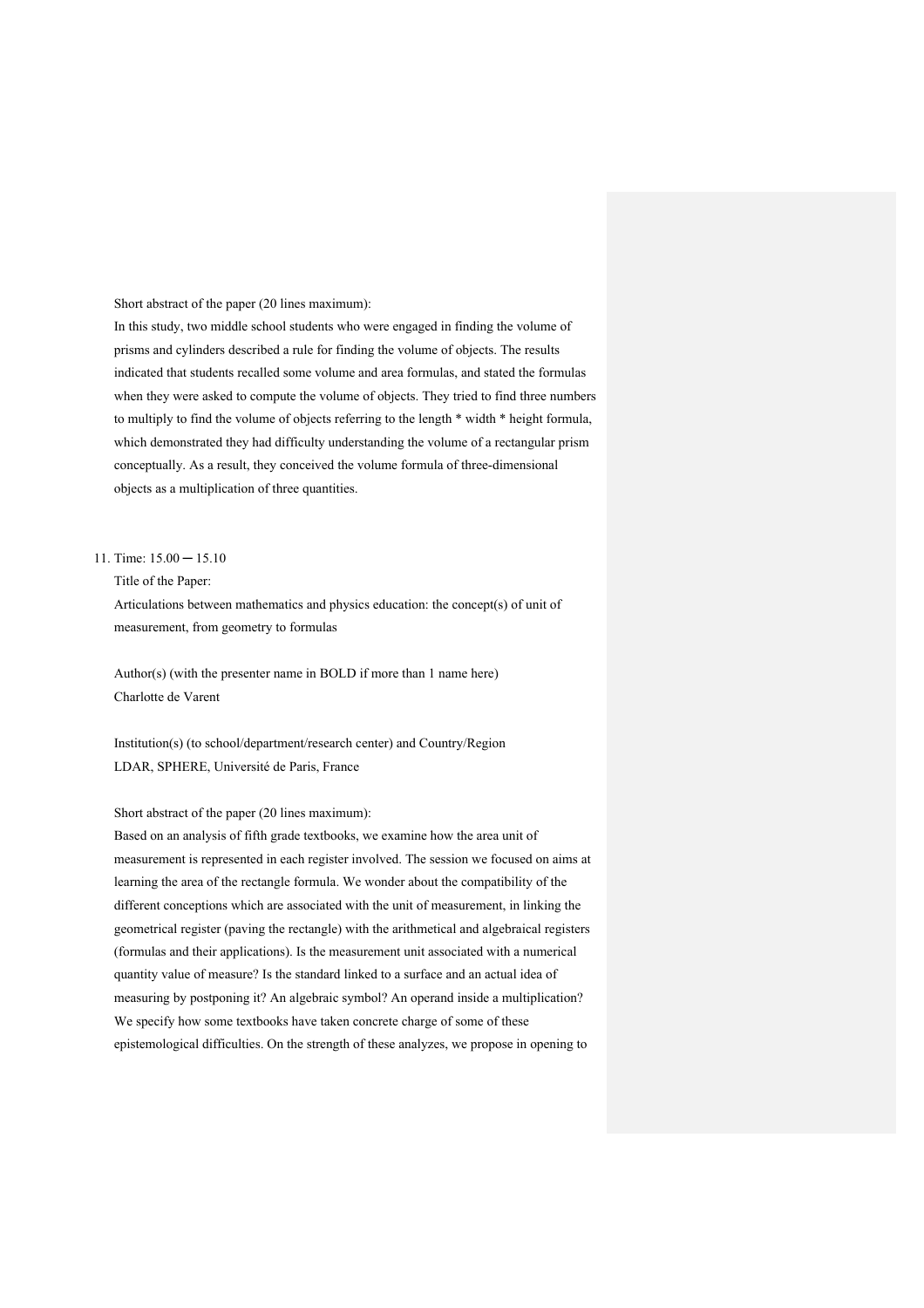seek collectively for coherence in the representations of the units of measurement, between registers, linking physics and mathematics education research on several school levels.

12. Time: 15.10 ─ 15.30

Title of the Paper: Dynamic measurement for area and volume

Author(s) (with the presenter name in BOLD if more than 1 name here)

Nicole Panorkou

Institution(s) (to school/department/research center) and Country/Region Montclair State University, U.S.A.

Short abstract of the paper (20 lines maximum):

This paper describes the forms of reasoning that students developed as they engaged with tasks presenting area and volume dynamically. The analysis of a series of design experiments with twelve fourth-grade students showed that they reasoned about dynamic measurement in terms of a) the quantities involved in the generation of the space to be measured, b) the dimensional transformation of those quantities, and c) their continuous change.

13. Time: 15.30─15.50

Title of the Paper: Teaching with clocks: Instrumental dynamics' effects on time learning

Author(s) (with the presenter name in BOLD if more than 1 name here) **Chaereen Han** and Oh Nam Kwon

Institution(s) (to school/department/research center) and Country/Region Graduate School of Seoul National University and Seoul National University, Korea

Short abstract of the paper (20 lines maximum):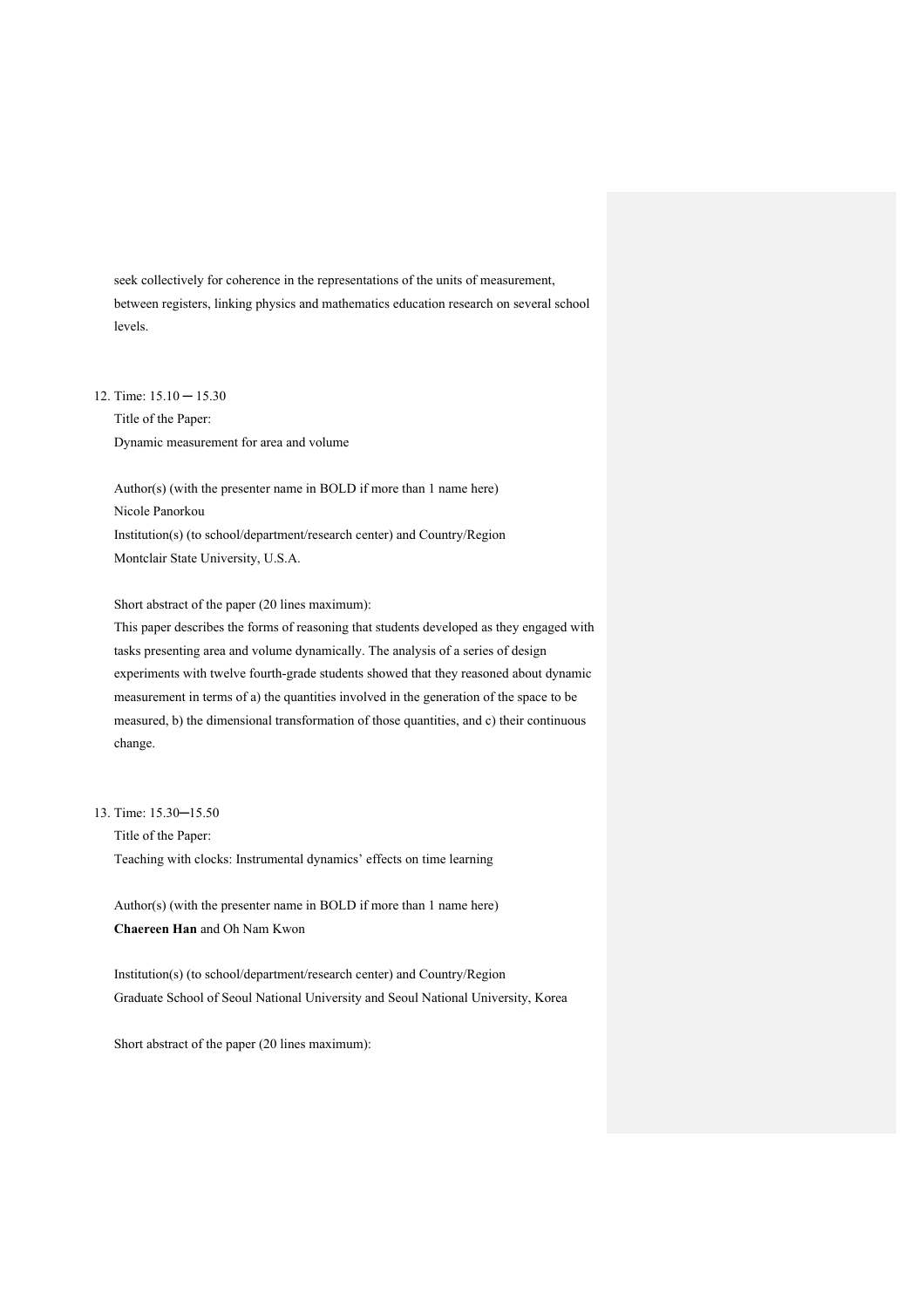This paper investigates opportunities to manipulate clocks provided by teachers and the effects of these opportunities on students' performance in positioning clock hands. We consider how elementary teachers enacted two analog clocks that differed regarding the connectivity of the two hands. We observed 18 lessons on time taught by six teachers and administered a test of time understanding before and after the lessons to student participants (n=109) who belong to the classes of the participating teachers. Qualitative analysis of the six teachers' instruction revealed that the enacted tools differentially mediated their teaching, which resulted in students being provided with different opportunities to learn covariational reasoning. Quantitative analysis of the students' performance on clock-hand-positioning tasks by the teacher group and assigned tool showed that the assigned tool differentially mediated students' thinking as they positioned clock hands. The findings suggest that pedagogical attention to the enactment of clocks with a focus on clock properties is needed to promote students' conceptual understandings of time.

#### 14. Time: 15.50 ─ 16.20

Title of the Paper:

Young students learning the mathematics of measurement through an interdisciplinary approach

Author(s) (with the presenter name in BOLD if more than 1 name here) **\*Peta White**, \*Russell Tytler, \*\*Joanne Mulligan, \*Melinda Kirk

Institution(s) (to school/department/research center) and Country/Region \* Deakin University, \*\*Macquarie University, Australia

## Short abstract of the paper (20 lines maximum):

There is increasing criticism of STEM activities as often trivialising mathematics as merely a computational tool. This chapter describes the situating of mathematics in an interdisciplinary setting where practices of measure (area and height), sampling, variation and data modeling are interwoven with science concepts in ways that mutually reinforce learning. We demonstrate the effect of consecutive learning sequences in ecology (Grade 1), then fast plant growth (Grade 2), through a pedagogy that involves students' invention,